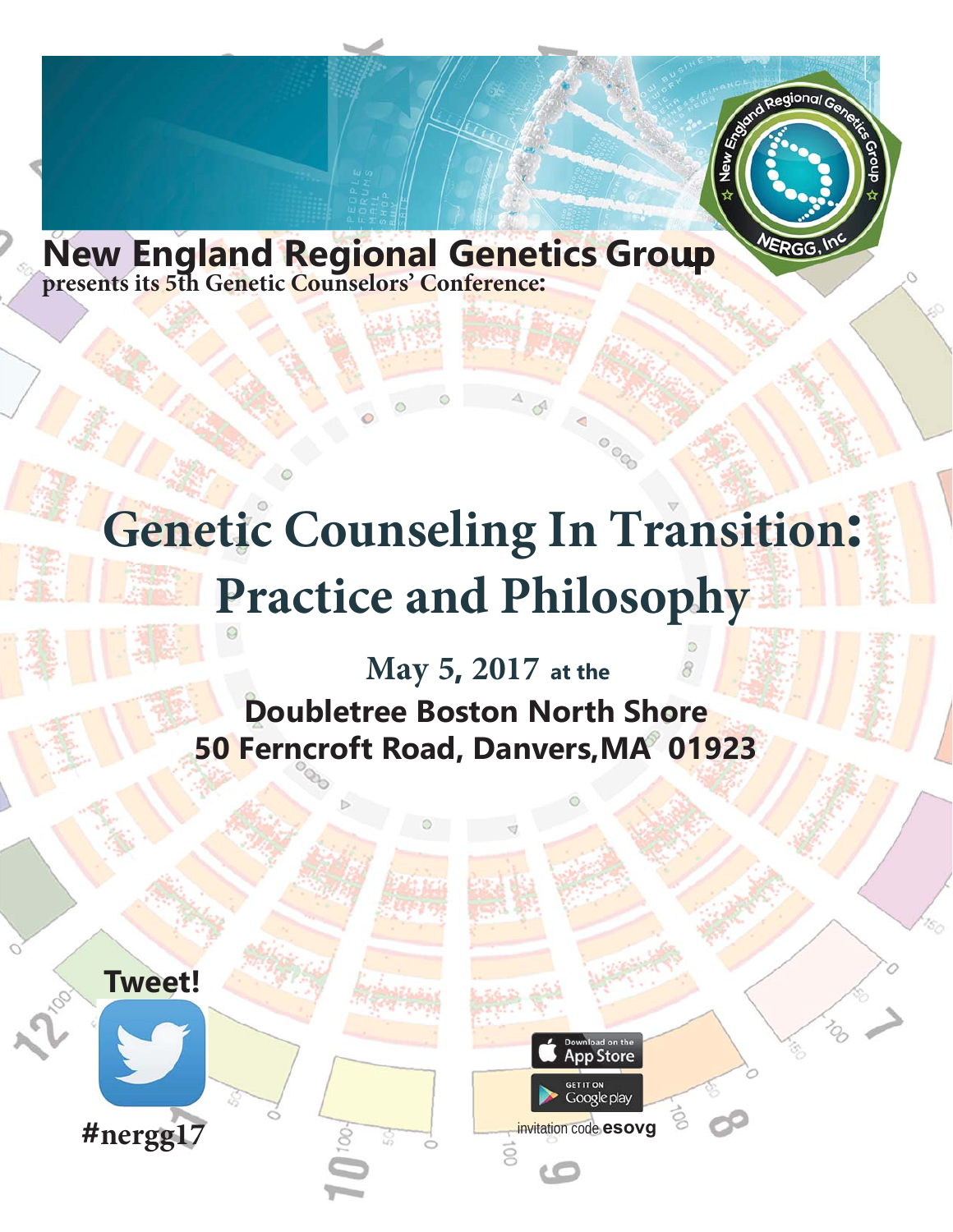#### **7:00 Registration and Continental Breakfast 7:50 Welcome remarks from Lisa Brailey, MD, President of NERGG**

**8:00 Marina DiStefano, PhD, "Interpretation of Sequence Variant Pathogenicity"**

**9:00 Deborah Rivlin, "Overview of The Children's Room: Caring Support for Grieving Children, Teens and Families Programs and Services"**

**10:00 Break**

**Agenda**

**10:15 Allison Cirino, CGC, "Keeping Pace with Cardiovascular Genetics: Updates on the Genetics of Inherited Heart Disease"**

**11:15 Kate Reed, MPH, ScM, CGC, "Education in a Next-Gen World: Approaches for Training our Colleagues"** 100

150

#### **12:15 Lunch**

**1:00 Kimberly LeBlanc, CGC, Emily Glanton, CGC, & Lauren Briere, CGC, Undiagnosed Diseases Network, "The Multidisciplinary Clinical and Research Evaluation of Patients with Rare and Undiagnosed Conditions"**

**2:00 Sally Rosengren, MD, "Would You Miss Mucopolysaccharidosis (MPS)?"**

**3:00 Break**

**3:15 Julie McKinney, "***Only 10 in the World?* **A Family's Journey with a Rare Genetic Disorder, and Some Unique New Resources to Help Other Families Find Support"**

**4:15 Ava Frank, "Our Experience with CdLS"**

**5:15 Networking Reception**

**6:00 Adjourn**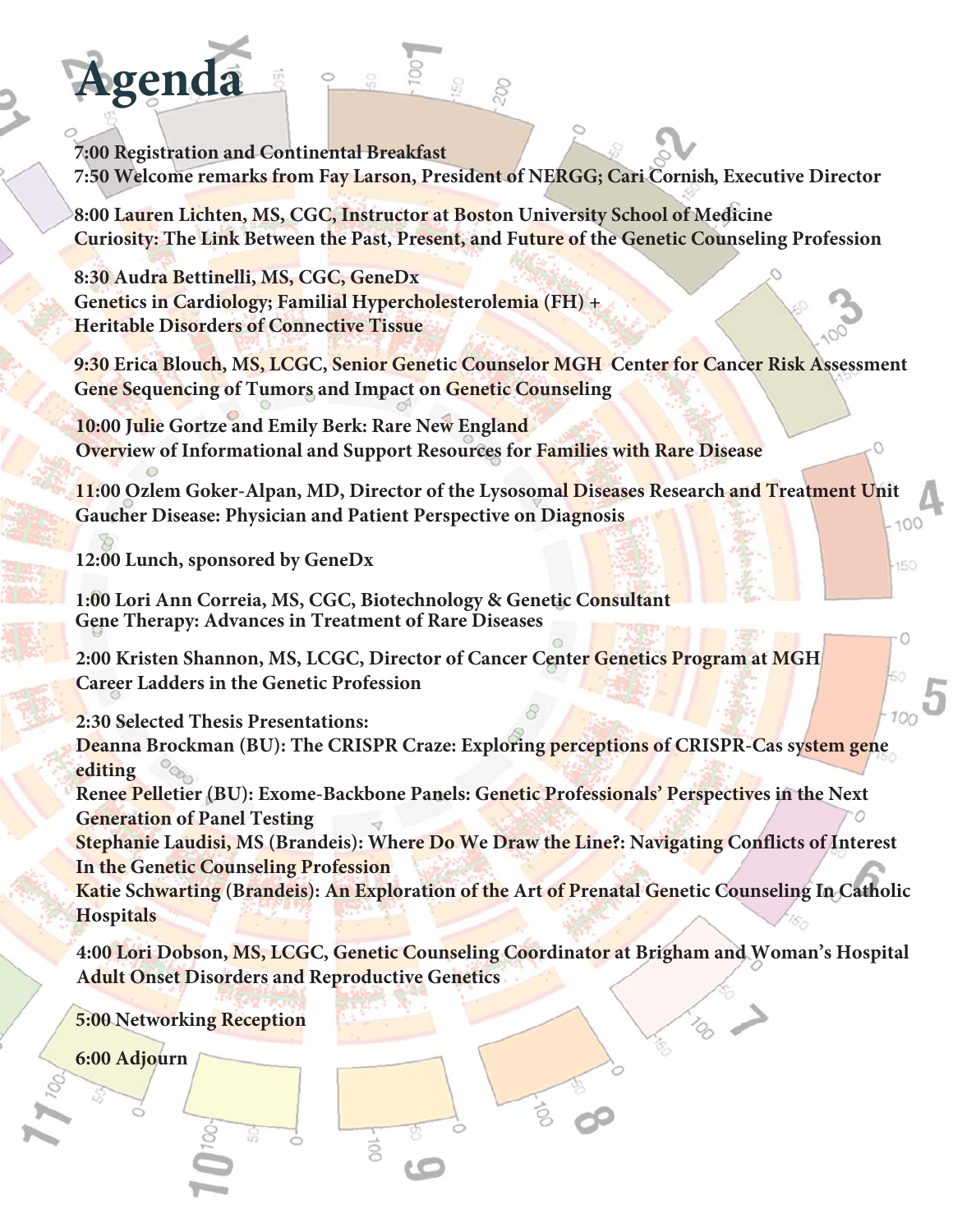## **Speakers**

A**UF]bU8]GYZJocžD\8ž**®œ¥¡Ÿ¤<sub>i</sub> ®\$¤ \*\_¥ ©«¨jœ¨š®©¡Ÿ¥¥j ` **Φ&©)! š¨! ¡Ÿ¥ě¨ œ≈«¨¥ + «®ę-°¡®'¤¡¥œ®®ª°µš Į¥éš¨** ! Ǭ¡œ∸š®fi<sub>i</sub>ª¡°¥ē⁄¡¨«<sup>з</sup> `¥°¤¡flš®š®Ỹfi<sub>i</sub>ª¡°¥é(®≸¥£` \$@\{@\$©`'¤<sub>|</sub>\¥`>\\$`|Y`\$`°°¤|`Z\$`>\«\@\$^@\Q\@!@\\\\@`Q\@\$@!\|Y\\@#`|`\$<sup>a</sup>Y` ¥\$¨«`\$¨¬\$®°¥©<sub>j</sub>¨¬«¨°Ÿ«œ«®\$¨®¨|`\$®®\$Q¨«<sup>3</sup>¨@«®°¤|`.``**¥`\£&**¨` fi<sub>l</sub>ª«©j&j¯«±®op' , `¥fijª <sup>;</sup>3 ¥¤`š¢ko $\alpha$ =̃«ª£jªjo $\alpha$ ®\$°¥ª šªŸ ¯¬¡O&\$QL¥Ĕ°¤¡° lfi£±¥Ýj¥¡¯©k®¥°̂®⊹®°¥Ĕ2`š©&\*°¯¥`£¡°¡¯` Š<sup>--</sup>«ΟŠδ°; Ϋ́<sup>3</sup> ¥¤ £; ª ; °¥Θ¤; Š®¥ £¨«¯

**BWcfU\F]j`]b¤š**`)<sub>jj</sub>a °¤j¨\@@x@x¢iY±o**š**°¥a`šaY`(@\$#£š°` (¤<sub>j .</sub> ¤¥Ÿ®ª ~&««©¢®¤<sub>j</sub> ¬š¯° ; μj š®\$®2¥±¨μ¨¤j <sup>3</sup> 𝰤j ; ~`¥?}O&<@«¢(flı k& žı š°‴«¯°«ª! ¡Ÿ¥oĕ¨ ¡ª°¡®¨fi««Ÿfi©¥¢ \$Q&{@\$© '¤;^@@\${`Y`¤;@!`\$~°;@``\`~~~`\\Y`f|±©\$<sup>a</sup>~`;{;`«~©;<sup>a</sup>°` <sub>Š</sub>ªŸfi±¥ŸŠªœ;Ф®© <sub>.</sub> «¨±©›¥)ª¥<sub>i</sub> ®¥µ

**\$OOLVRQ&LULQR, MS, CGC** \$`µœ«¨«£µœ®©∤𩡍! šŸ¥«ª)ª¥¡®¥µ¥`f|š®?¥«ª›±@E`\*¥@£¥¥\$¨ \$Q&£Q\$©`¥`fi<sub>j</sub>a`<sub>j</sub>e`¥&@@z<sup>3</sup>`j¥£`\$°"@@¤3`j~°j@`)a`¥j@¥µ'¥@

΅΅¥«ª΅¤š៑᠈ϳϳª΅šĖϳªϳ<sup></sup>°¥æ«±ª¯¡¨«®¥΅°¤<sub>j</sub>¨ ®£¤š©¨šªΫ + «©¡ª ¯ fl«¯¬¥š¨ႂš®Y¥2š¯œ¨š®fi¡ª¡°¥ē ृ¡ª°¡® ¤¡ ® ¯¤¡ ¥` ¥°«?¡Ÿ¥›«°¤¬š°¥ª°œ®®`šªŸ«ª£«¥£œ¥¥ð¨®¯¡š®®`šœ¥¥¥¯ ¥¥¤jO¥jŸ¤jš®Ÿ¥jš j '¤j¥œo®pª°µ°¤jo⊛œsš¥&¢°¤j " š°¥ªš¨' «œ¥°µ«⊄fi<sub>j</sub>ª <sub>j</sub> °¥ę́ «±ª¯j «® č®Y¥2š¯œ"š® Łfiš¯3 j ¨¨š¯' Ǥ °<sup>−−</sup>«œ¥°¥ªfi<sub>i</sub>ª«©¥œšªŸ\$®œ¥¥ª!¡Ÿ¥œ¥<sub>i√</sub>«±ªœ¥

? Uh YF W $\chi$  7; 7 is the director of the Clinical and Continuing Education Program at The Jackson Laboratory (JAX) and a board certified genetic counselor. She has over ten years of experience in clinical genetics, healthcare provider education, and program development. At JAX, she directs the clinical education effort, which focuses on developing and implementing education to facilitate the integration of genetics and genomics into clinical practice. The programs are developed in collaboration with a variety of healthcare providers and cover topics most pertinent to the intended audience, including genetic risk assessment, precision medicine, and somatic testing for cancer. Prior to joining JAX in 2013, Kate worked at the National Coalition for Health Professional Education in Genetics (NCHPEG), a non-profit focused on increasing integration of genetics into clinical practice through education. Kate also has practiced as a clinical genetic counselor in a variety of pediatric and adult settings..

**Ozlem Goker-Alpan, M.D.,** is president and chief medical officer at the Center for Clinical Trials at O&O Alpan, LLC and the director of the Lysosomal Diseases Research and Treatment Unit in Fairfax, Virginia. After earning her medical degree from Marmara University School of Medicine in Istanbul, Turkey, Dr Goker-Alpan completed her internship and residency in pediatrics at the State University of New York at Stony Brook. She was then awarded a fellowship in clinical biochemical genetics at the National Institutes of Health, Greater Washington Genetics Program in Bethesda, Maryland, and a second fellowship in lysosomal disorders and Gaucher disease at the Clinical Neuroscience Research Branch of the National Institutes of Health. Dr. Goker-Alpan's clinical interests include research on immunity and inflammatory pathways in Gaucher disease and other lysosomal storage disorders. She has authored or coauthored more than 30 articles in peer-reviewed journals, including Molecular Genetics and Metabolism, Brain, several chapter books and Archives of Neurology. She has been an invited speaker at more than 25 national and international meetings and also serves as a medical advisor for the Baltimore-Washington Metropolitan Gaucher patient support group.

**Lori Ann Correia, MS, CGC** is the founder and president of Allele Consulting, LLC. She is an accomplished genetics professional with extensive experience in drug development for orphan indications including global clinical operations, project management, medical science liaison and patient advocacy. In particular, she has significant experience in orphan diseases, such as Pompe, Sanfillipo A, and Gaucher Diseases, X-linked Hypohidrotic Ectodermal Dysplasia and Lipoprotein Lipase Deficiency.

**Kristen Shannon, MS, LCGC** is the director of the Cancer Center Genetics Program at Massachusetts General Hospital. She received master's degree in Human Genetics from Sarah Lawrence College. She has been a practicing genetic counselor at the Massachusetts General Hospital Cancer Center's Center for Cancer Risk Assessment (CCRA) since 1997. In addition to her clinical practice, Kristen has served on various subcommittees of the National Society of Genetic Counselors.

**Deanna Brockman** is a Master's degree candidate in genetic counseling at Boston University School of Medicine. She received a BS in Biology from SUNY Geneseo.

**Renee Pelletier,** is a Master's degree candidate in genetic counseling at Boston University School of Medicine. She received a Bachelor's degree in Biology from Northeastern University.

**Stephanie Laudisi, MS** is a second year genetic counseling student at Brandeis University Graduate School of Arts and Sciences. She previously earned a M.S. in Cell and Developmental Biology from the Jefferson College of Biomedical Sciences at Thomas Jefferson University, and also a B.S. in Molecular and Cell Biology from the College of Liberal Arts and Sciences at the University of Connecticut.

**Katie Schwarting** is a second year genetic counseling student at Brandeis University Graduate School of Arts and Sciences. Previously, she earned a Bachelor's of Arts from University of Virginia in Biology and Spanish Language.

**Lori Dobson, MS, LCGC** is the Genetic Counseling Coordinator at Brigham and Woman's Hospital. Before joining the practice at Brigham and Woman's in 2012, Lori was a genetic counselor at Boston Children's Hospital. Lori received her Master's degree in Genetic Counseling from California State University.